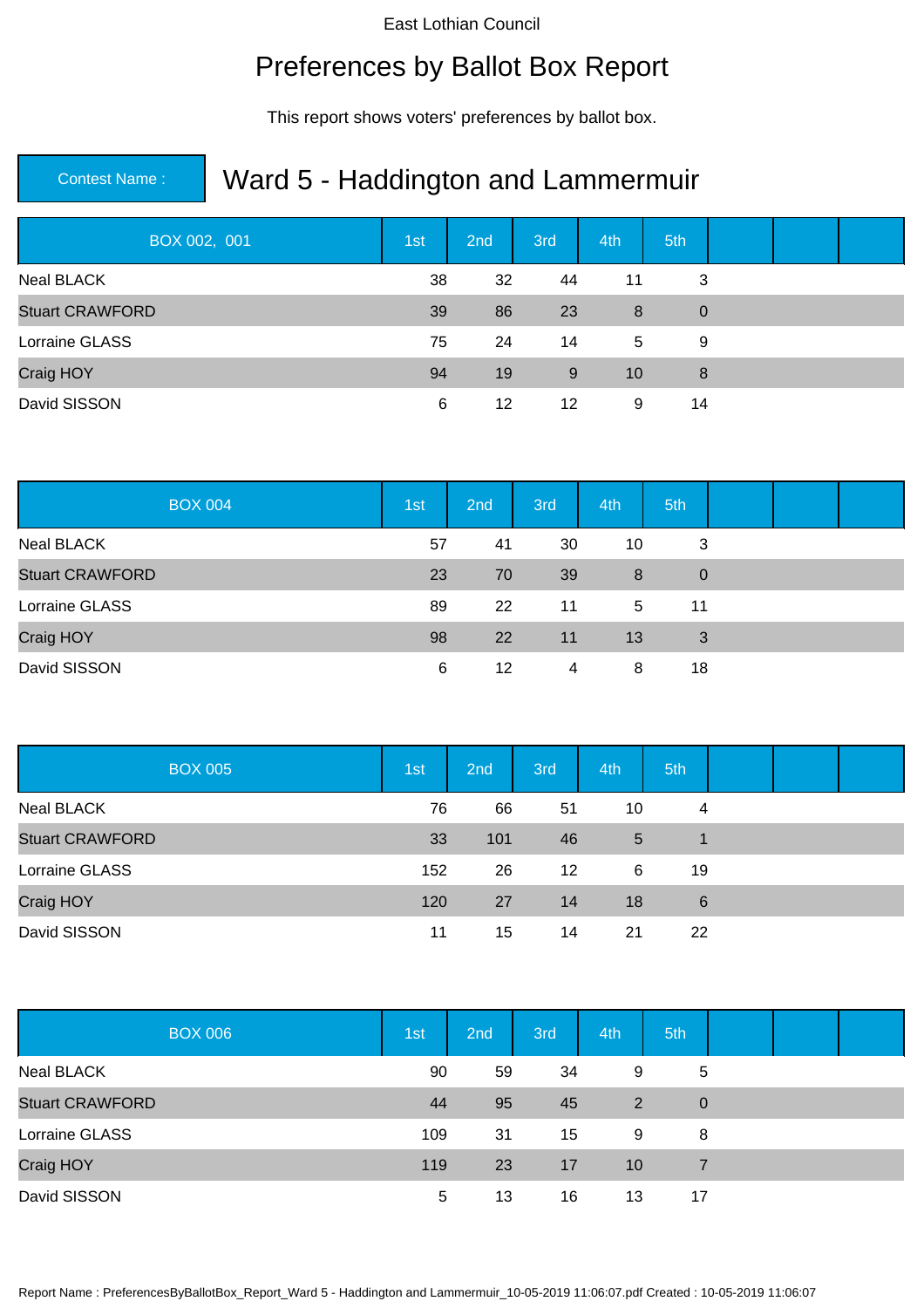## Preferences by Ballot Box Report

This report shows voters' preferences by ballot box.

| <b>BOX 007</b>         | 1st | 2nd | 3rd | 4th            | 5th         |  |  |
|------------------------|-----|-----|-----|----------------|-------------|--|--|
| <b>Neal BLACK</b>      | 50  | 53  | 45  | $\overline{4}$ | 0           |  |  |
| <b>Stuart CRAWFORD</b> | 39  | 67  | 37  | $\blacksquare$ | 1           |  |  |
| Lorraine GLASS         | 97  | 18  | 11  | 5              | 5           |  |  |
| Craig HOY              | 90  | 20  | 10  | 10             | $\mathbf 1$ |  |  |
| David SISSON           | 5   | 15  | 5   | 6              | 14          |  |  |

| <b>BOX 008</b>         | 1st | 2nd | 3rd | 4th | 5th            |  |  |
|------------------------|-----|-----|-----|-----|----------------|--|--|
| <b>Neal BLACK</b>      | 52  | 62  | 52  | 4   | $\overline{2}$ |  |  |
| <b>Stuart CRAWFORD</b> | 46  | 71  | 48  | 6   | $\mathbf 1$    |  |  |
| Lorraine GLASS         | 113 | 33  | 14  | 8   | 7              |  |  |
| Craig HOY              | 114 | 23  | 16  | 13  |                |  |  |
| David SISSON           | 8   | 16  | 4   | 4   | 21             |  |  |

| <b>BOX 009</b>         | 1 <sub>st</sub> | 2nd | 3rd | 4th | 5th            |  |  |
|------------------------|-----------------|-----|-----|-----|----------------|--|--|
| Neal BLACK             | 48              | 39  | 29  | 5   | $\overline{2}$ |  |  |
| <b>Stuart CRAWFORD</b> | 18              | 74  | 38  | 4   |                |  |  |
| Lorraine GLASS         | 114             | 26  | 9   | 8   | 0              |  |  |
| Craig HOY              | 61              | 13  | 12  | 12  | 5              |  |  |
| David SISSON           | 3               | 12  | 7   | 3   | 17             |  |  |

| <b>BOX 010</b>         | 1st | 2nd | 3rd | 4th               | 5th |  |  |
|------------------------|-----|-----|-----|-------------------|-----|--|--|
| Neal BLACK             | 75  | 73  | 45  | 10                |     |  |  |
| <b>Stuart CRAWFORD</b> | 48  | 114 | 50  | 5                 |     |  |  |
| Lorraine GLASS         | 149 | 29  | 18  | 6                 | 10  |  |  |
| Craig HOY              | 170 | 27  | 11  | $12 \overline{ }$ | 3   |  |  |
| David SISSON           | 5   | 26  |     | 5                 | 19  |  |  |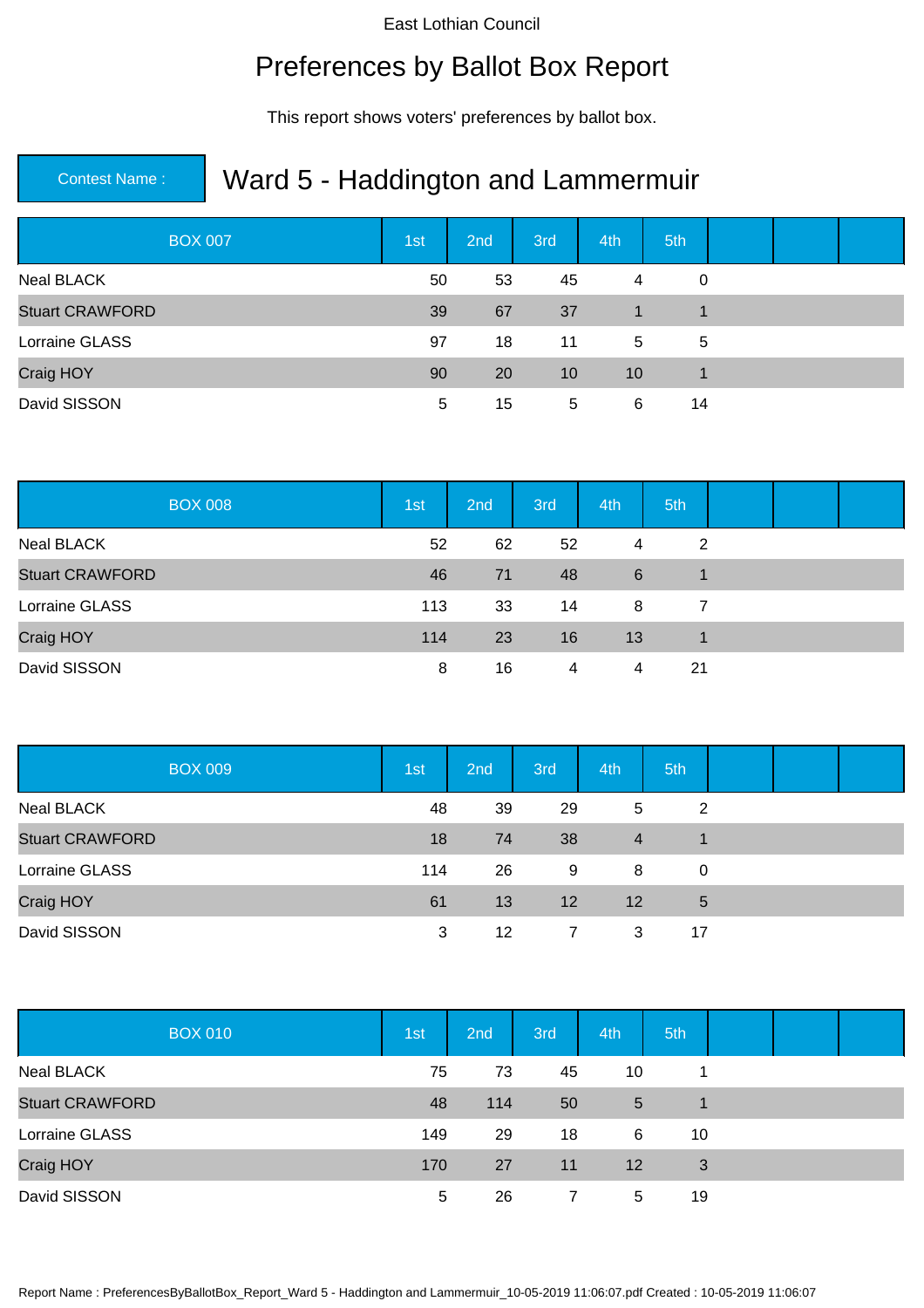## Preferences by Ballot Box Report

This report shows voters' preferences by ballot box.

| BOX 012, 011           | 1st | 2nd | 3rd | 4th               | 5th            |  |  |
|------------------------|-----|-----|-----|-------------------|----------------|--|--|
| Neal BLACK             | 20  | 31  | 39  | 7                 | $\Omega$       |  |  |
| <b>Stuart CRAWFORD</b> | 43  | 58  | 24  | 3                 | $\overline{0}$ |  |  |
| Lorraine GLASS         | 57  | 18  | 10  | 4                 | 11             |  |  |
| Craig HOY              | 97  | 18  | 5   | $12 \overline{ }$ | $\overline{2}$ |  |  |
| David SISSON           | 3   | 15  | 6   | 6                 | 17             |  |  |

| <b>BOX 013</b>         | 1st | 2nd | 3rd | 4th | 5th            |  |  |
|------------------------|-----|-----|-----|-----|----------------|--|--|
| <b>Neal BLACK</b>      | 44  | 45  | 49  | 7   | 6              |  |  |
| <b>Stuart CRAWFORD</b> | 53  | 111 | 32  | 10  | $\overline{4}$ |  |  |
| Lorraine GLASS         | 70  | 27  | 19  | 11  | 10             |  |  |
| Craig HOY              | 156 | 25  | 17  | 17  | 6              |  |  |
| David SISSON           | 5   | 18  | 14  | 16  | 27             |  |  |

| BOX 015, 014           | 1st | 2 <sub>nd</sub> | 3rd | 4th | 5th             |  |  |
|------------------------|-----|-----------------|-----|-----|-----------------|--|--|
| Neal BLACK             | 185 | 51              | 23  | 7   | 2               |  |  |
| <b>Stuart CRAWFORD</b> | 26  | 78              | 58  | 5   | $\overline{0}$  |  |  |
| Lorraine GLASS         | 91  | 39              | 13  | 11  | 13              |  |  |
| Craig HOY              | 69  | 27              | 17  | 22  | $5\phantom{.0}$ |  |  |
| David SISSON           | 3   | 10              | 15  | 12  | 30              |  |  |

| <b>BOX 016</b>         | 1st | 2nd | 3rd | 4th | 5th |  |  |
|------------------------|-----|-----|-----|-----|-----|--|--|
| <b>Neal BLACK</b>      | 137 | 32  | 37  | 5   |     |  |  |
| <b>Stuart CRAWFORD</b> | 21  | 60  | 39  | 2   |     |  |  |
| Lorraine GLASS         | 88  | 25  | 12  | 7   | 9   |  |  |
| Craig HOY              | 40  | 18  | 15  | 13  | 5   |  |  |
| David SISSON           | 6   | 17  | 11  |     | 18  |  |  |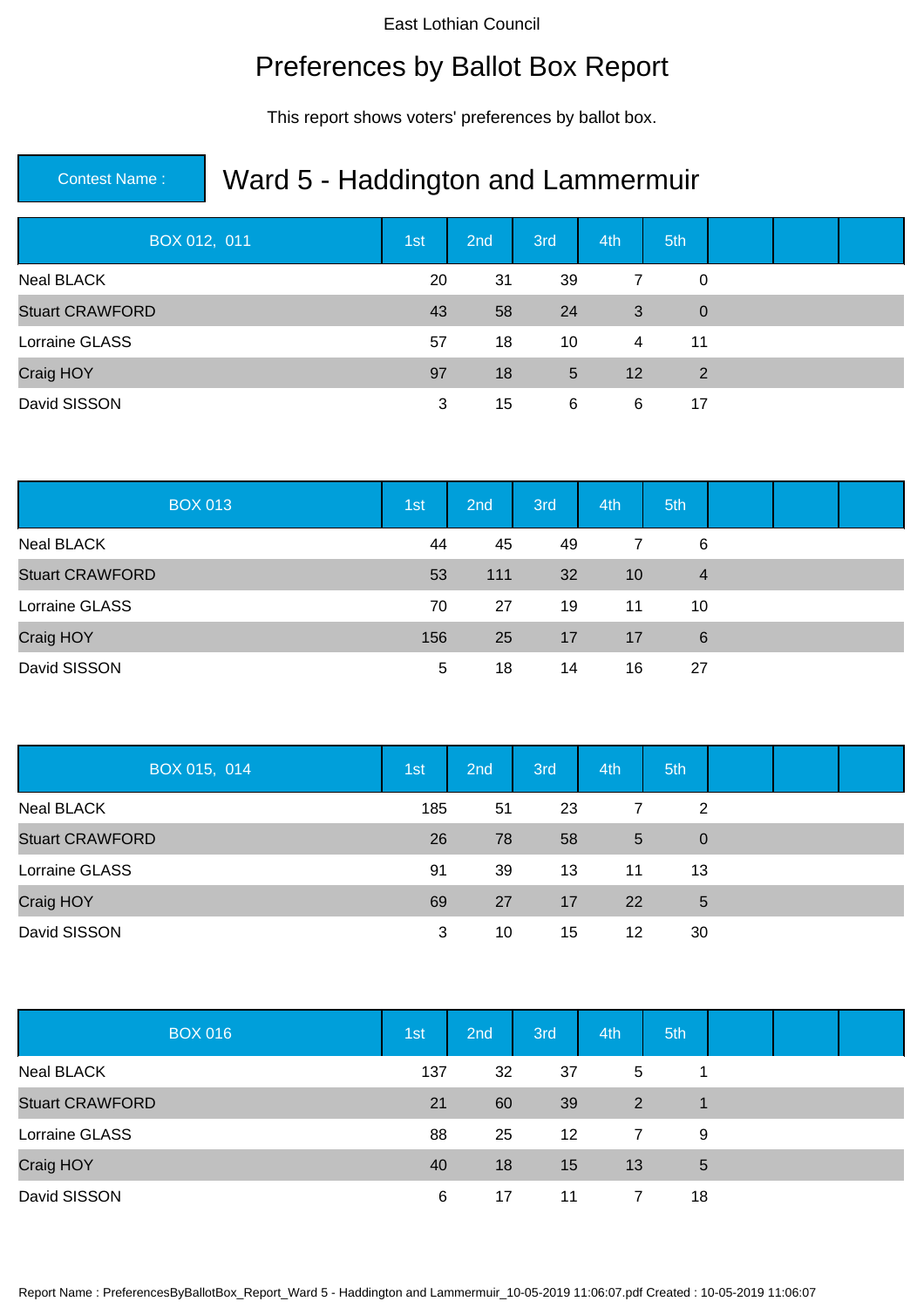## Preferences by Ballot Box Report

This report shows voters' preferences by ballot box.

| <b>BOX 017</b>         | 1st | 2nd | 3rd | 4th | 5th            |  |  |
|------------------------|-----|-----|-----|-----|----------------|--|--|
| Neal BLACK             | 73  | 57  | 53  | 13  | 2              |  |  |
| <b>Stuart CRAWFORD</b> | 48  | 109 | 47  | 9   | $\overline{0}$ |  |  |
| Lorraine GLASS         | 95  | 18  | 27  | 22  | 18             |  |  |
| Craig HOY              | 98  | 25  | 26  | 28  | 2              |  |  |
| David SISSON           | 2   | 15  | 9   | 13  | 49             |  |  |

| BOX 018, 003           | 1st | 2nd | 3rd | 4th | 5th            |  |  |
|------------------------|-----|-----|-----|-----|----------------|--|--|
| <b>Neal BLACK</b>      | 75  | 34  | 36  | 4   | 0              |  |  |
| <b>Stuart CRAWFORD</b> | 40  | 75  | 31  | 5   | $\overline{0}$ |  |  |
| Lorraine GLASS         | 92  | 30  | 13  | 10  | 11             |  |  |
| Craig HOY              | 103 | 21  | 7   | 18  | $\overline{4}$ |  |  |
| David SISSON           |     | 15  | 8   | 7   | 25             |  |  |

| BOX HLPV002, Manual Entry | 1st | 2nd | 3rd | 4th | 5th            |  |  |
|---------------------------|-----|-----|-----|-----|----------------|--|--|
| <b>Neal BLACK</b>         | 88  | 91  | 65  | 17  |                |  |  |
| <b>Stuart CRAWFORD</b>    | 78  | 134 | 67  | 10  | $\overline{0}$ |  |  |
| Lorraine GLASS            | 163 | 37  | 22  | 20  | 22             |  |  |
| Craig HOY                 | 250 | 37  | 24  | 13  | 11             |  |  |
| David SISSON              | 10  | 27  | 20  | 15  | 38             |  |  |

| <b>BOX HLPV003</b>     | 1st | 2nd | 3rd | 4th | 5th            |  |  |
|------------------------|-----|-----|-----|-----|----------------|--|--|
| Neal BLACK             | 124 | 83  | 59  | 16  | 2              |  |  |
| <b>Stuart CRAWFORD</b> | 81  | 155 | 78  | 6   | $\overline{4}$ |  |  |
| Lorraine GLASS         | 134 | 48  | 25  | 28  | 21             |  |  |
| Craig HOY              | 258 | 51  | 26  | 16  | 8              |  |  |
| David SISSON           | 13  | 29  | 18  | 21  | 44             |  |  |